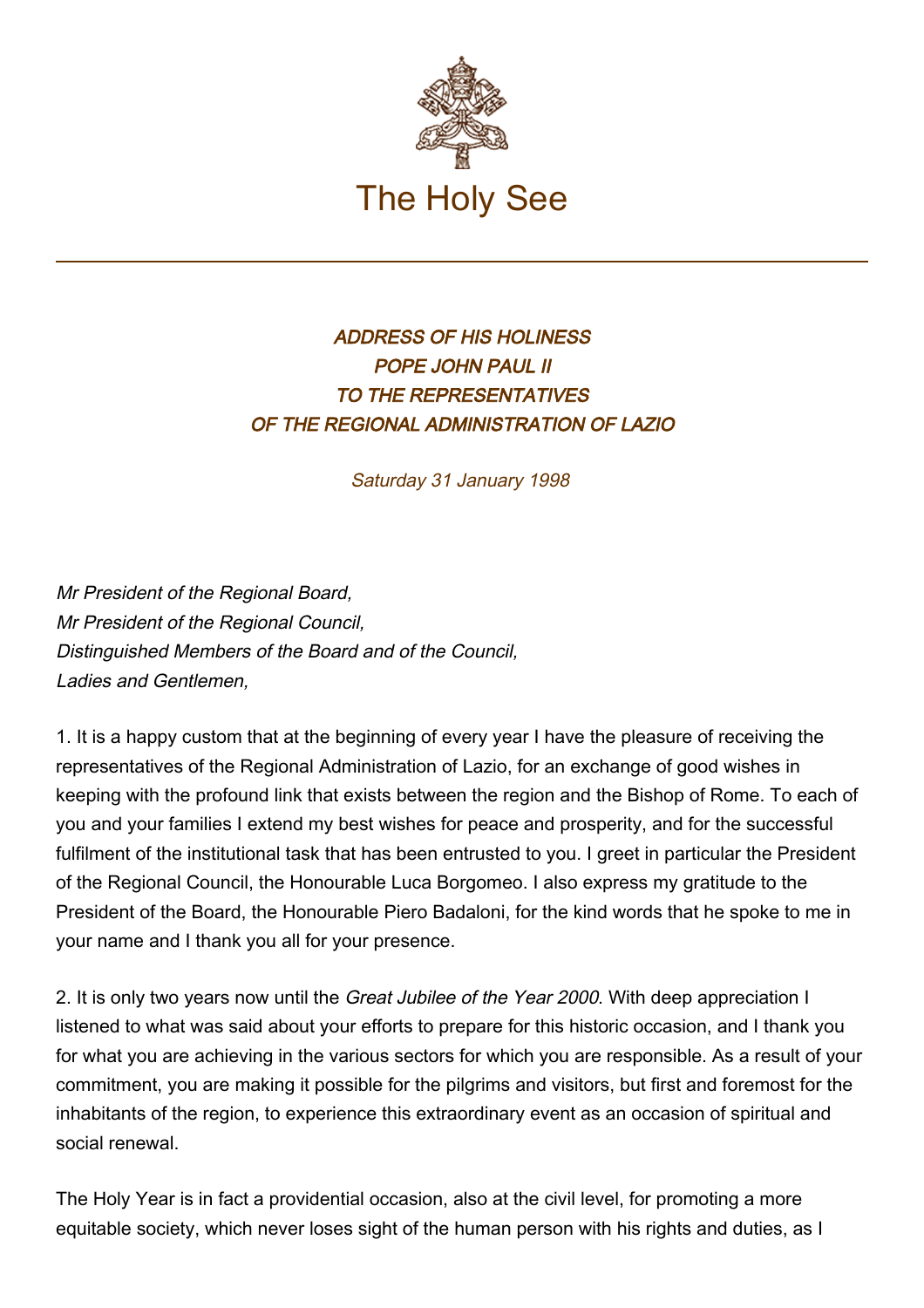recalled in my [Message for the World Day of Peace](https://www.vatican.va/content/john-paul-ii/en/messages/peace/documents/hf_jp-ii_mes_08121997_xxxi-world-day-for-peace.html) this year, which marks the 50th anniversary of the Universal Declaration of Human Rights. The person must be at the centre of every social project (cf. n. 3). The great challenges at the global level are also found, in due proportion, within the area of your responsibility. I am thinking, for example, of the challenges of ensuring the globalization of solidarity (cf. ibid.), of working for the equitable application of the law and combating corruption (cf. n. 5), of preventing and fighting usury (cf. n. 6).

"Individuals, families, communities and nations, all are called to live in justice and to work in peace. No one can claim exemption from this responsibility" (n. 1). Those who are in key roles have a special opportunity for making their own contribution to the achievement of these important objectives and, therefore, to the development of an authentic democracy. This, in fact, "is possible only in a State ruled by law, and on the basis of a correct conception of the human person. It requires that the necessary conditions be present for the advancement both of the individual through education and formation in true ideals, and of the 'subjectivity' of society through the creation of structures of participation and shared responsibility" (Encyclical [Centesimus annus](http://www.vatican.va/edocs/ENG0214/_INDEX.HTM), n. 46).

3. At our annual meetings it has become almost obligatory to touch on the *question of work*, which is the priority item on the agenda of the governments of European nations and also absorbs a large part of your energy.

Public authorities must work both directly and indirectly for the achievement of full and dignified employment. Indirectly and according to the principle of subsidiarity, by creating favourable conditions for the free exercise of economic activity, leading to abundant employment opportunities and sources of wealth. Directly and according to the principle of solidarity, the weakest must be defended by putting limits on the autonomy of the parties who decide on working conditions, and by always ensuring the basic essentials for the unemployed worker.

"Young people whom society marginalizes, including the very large number of immigrants and those who are enslaved by dangerous delinquencies, must be directed towards the path of work so that the value of their humanity may be fostered and respected" (Speech to the Convention "Professional Training and Social Social Solidarity on the Centenary of Rerum novarum", 1 December 1990; L'Osservatore Romano English edition, 10 December 1990, p. 3). I hope that the commitment of the centres for professional formation of Christian inspiration, which continually exercise a very important function for the education of youth, is always given due attention both by private enterprise and public institutions.

4. Another delicate area to which I wish to draw your attention is that of health and, particularly, that of co-operation between the public authorities and Catholic institutions.

The Church, faithful to the example and command of Christ, has always shown a special concern